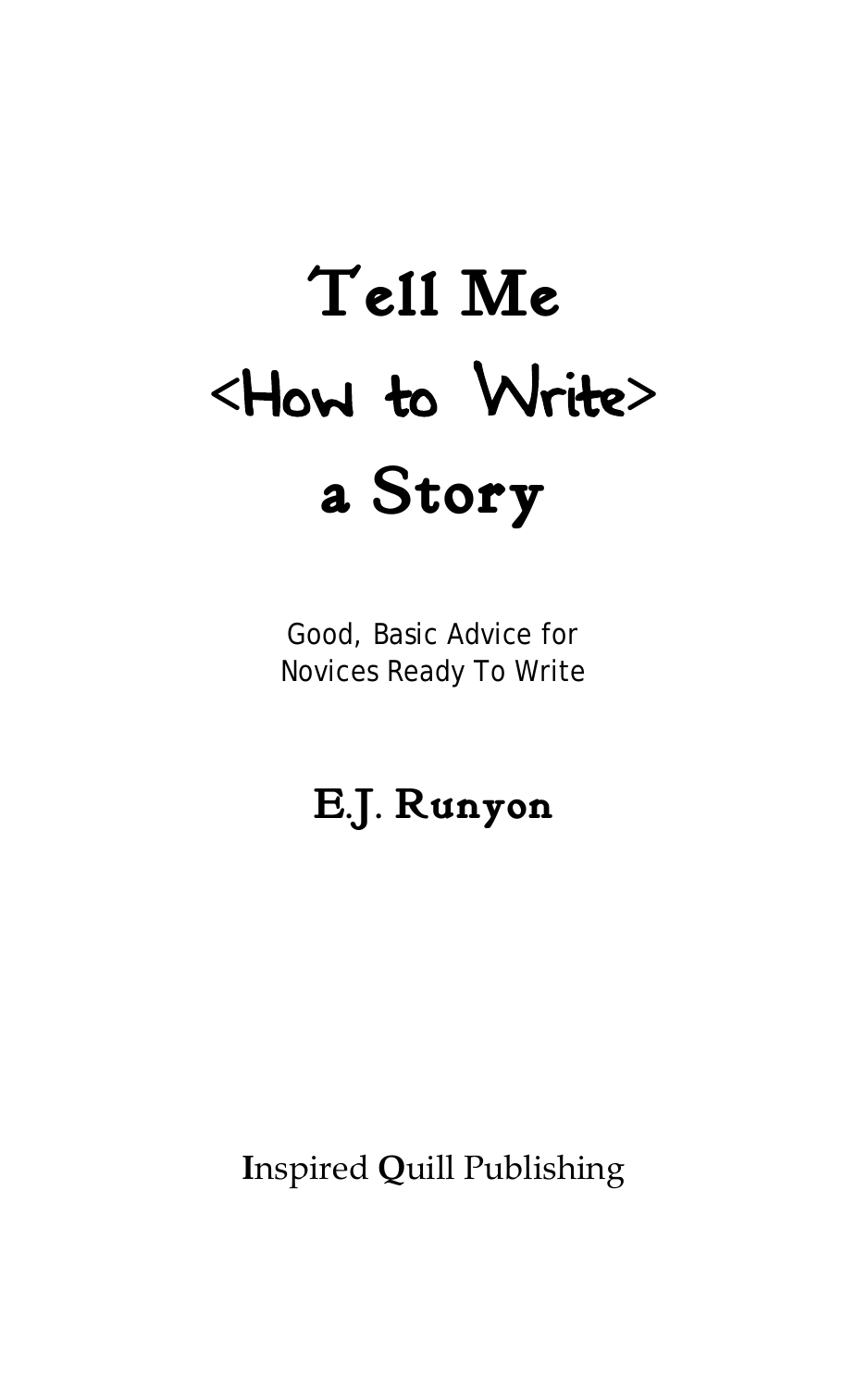### **To The Novice Writer**

#### **Do you know about the Deadly Serious Writers Club?**

Who are the members? Name any of your favorite writers, the ones who reach you. Name an author whose work causes you to laugh out loud in a Laundromat or swallow back a real lump in your throat as you turn that last page.

What a group to aspire to! As a Novice Writer, I was at risk of failing the admittance test.

In March of 1996 I signed up for the week-long Santa Barbara Writer's Conference, held annually each June in California. My fantasies ranged from the writing secrets I would learn through to whom I would meet and talk to, and onto the success I'd be greeted with at the end of the week when they all had a chance to see my work.

But I was the Novice Writer.

The conference coordinator said I could send in a sample of my work, it would be critiqued and returned before the conference began. I sent off nine pages. I was hesitant to hear what professionals would say. But I opened the response envelope anyway, expecting to see pages covered with polite margin notes echoing the suggestions that so many peer workshops had offered: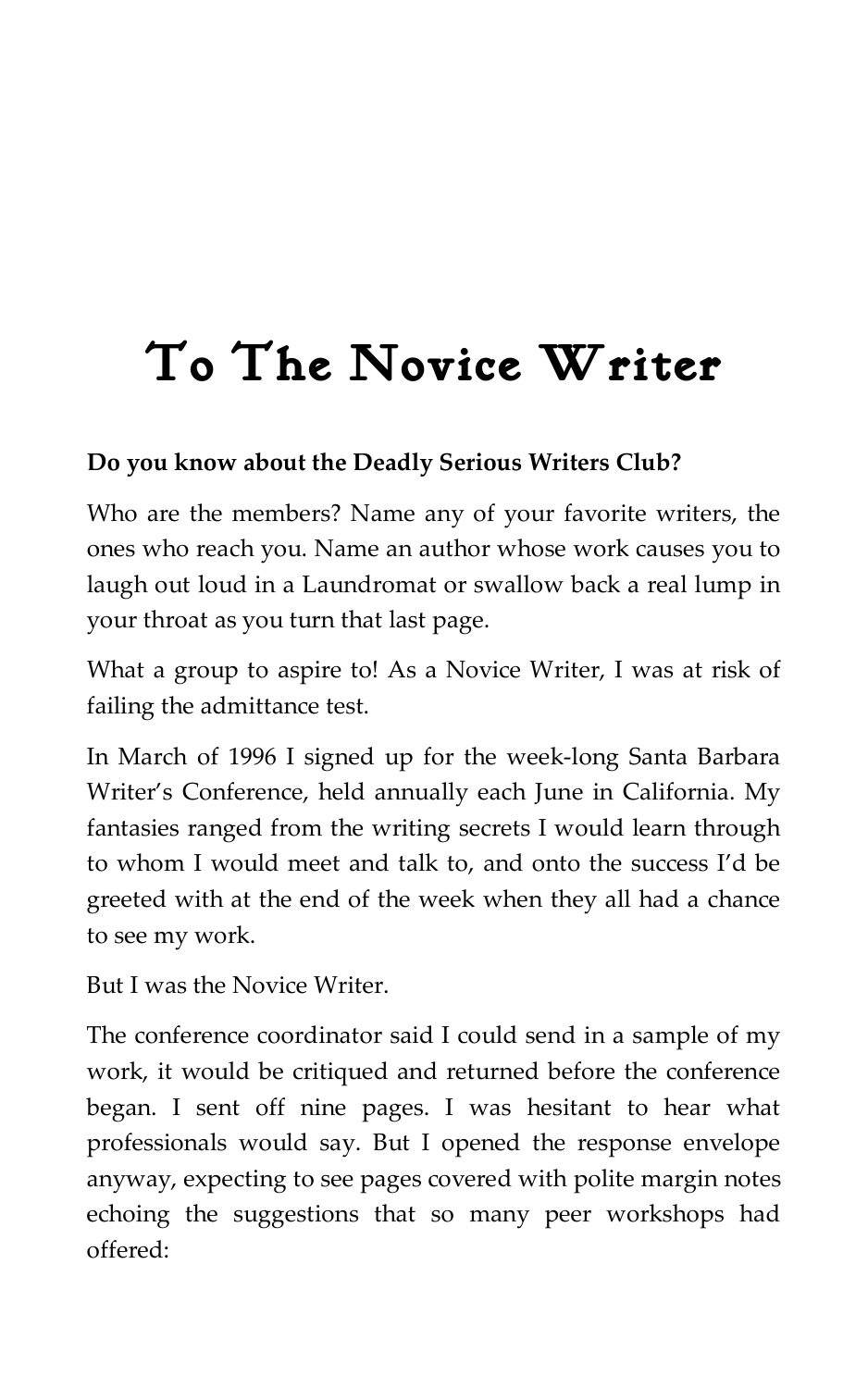*"Rewrite this in third person." "That would never happen in real life." "Your clauses are way too long." "Pretty word pictures, but where's the plot?" "People just aren't allowed to get away with things like this."*

Instead I read a hand-written note that began; *"This is really good stuff. I care about the girl, want to know what happened to her, what will happen to her. . ."* finishing with the word "*Congratulations!*" I was floored. I was a Novice Writer—why was I given this great feedback? Stifling my fears, I printed out clean copies and drove up the coast to attend.

To make matters worse, after listening to ten minutes or so of a lecture early in the first morning workshop I had to pass a note to a new friend, asking 'what's an adjective and adverb?' She gave me a strange look and wrote an answer to my note, adding 'don't ever let anyone know you had to ask this'.

Not only was I a genuine novice, without the jargon, but if I let it be known how fresh I was, I might also be scorned. Without that lingo, would I be allowed to be a part of the club?

Maybe you have this Deadly Serious Writer goal too. So you've selected this book. Plenty of good books sit on shelves offering advice on dialogue, point of view, conflict. In one excellent book I found at that conference, (Writing Fiction, by Barnaby Conrad), one chapter addressed how to handle the Obligatory Sex Scene. Everything is covered in one book or another. Except the things novices (like I was that June) might still need to ask about.

There are many novice fiction writers like you, who haven't gotten the jargon down yet. You read the words of advice, but they don't mean anything to you. For instance:

"Your writing should reveal the taste of a character in snippets and flashes of honesty." If I found this in a how-to book I'd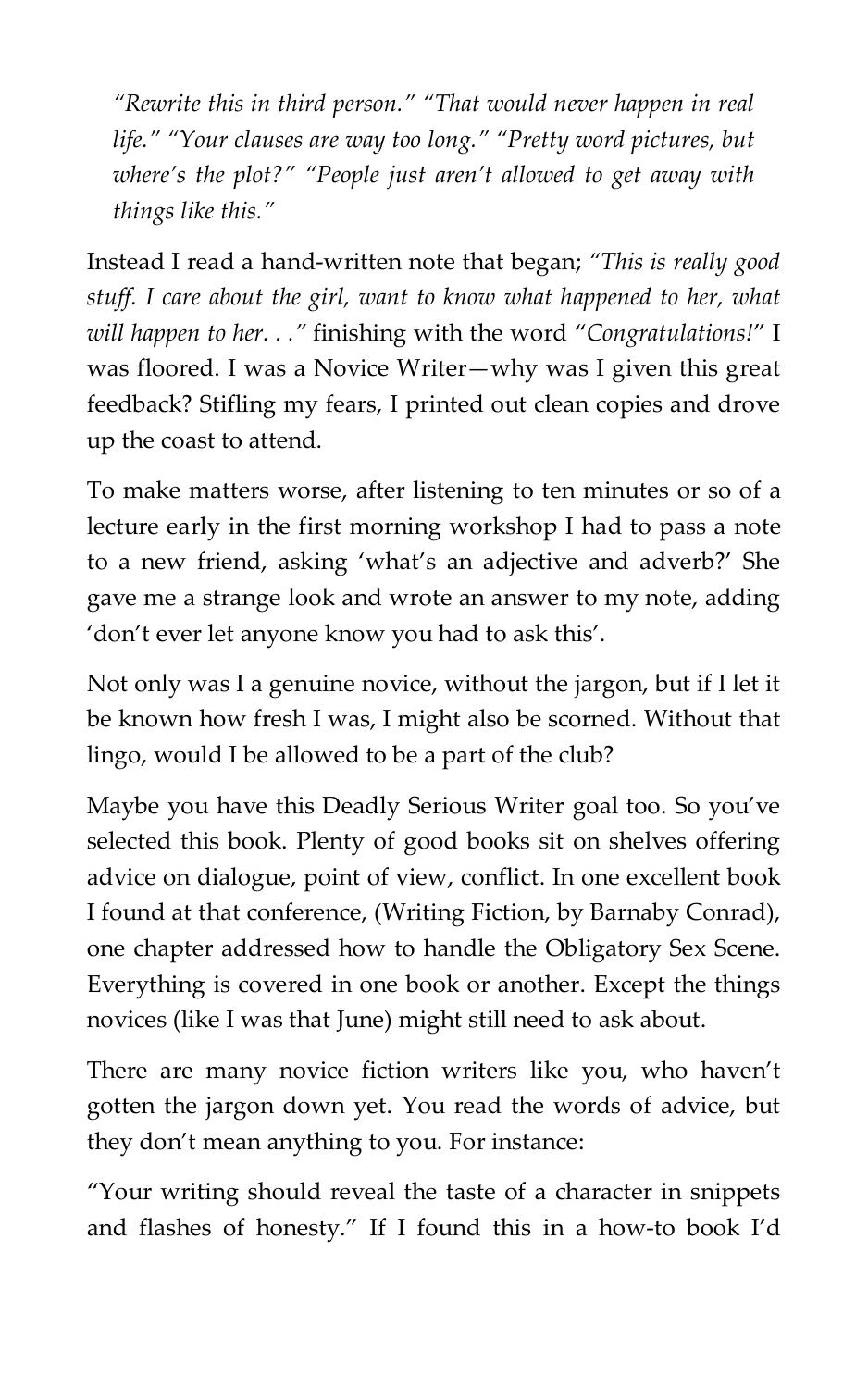laugh, and ask myself, "*Let me see my notes, where did I put those character snippets?*"

Without starting with the fundamentals, your work may feel incomplete. You may feel tongue-tied on the page. Your chapters may not shine like the works you admire, or the visuals in your own mind. The helpful members of your weekly writer's groups may counsel that the piece seems to be missing something.

The sad fact is that there are tangible, yet basic writing principles a novice writer may not realize they need to know. Tangible skills and concerns that are the very ones they expect themselves to already understand and utilize before their first page. These page one skills are what this book is all about.

There will come a time when you are ready to learn the steps it takes to write a powerful proposal or query letter, how to go about finding an editor or publisher. The steps of self-publishing and marketing your own novel may be in your future. Even the need to read something philosophical or spiritual about the art of writing might strike you. Before you set out to submit, publish or ponder your writing, you need to begin with the lessons here at *Tell Me <How to Write> a Story.*

#### **A Note About Using Your Own Work In This Book**

Your writing can be clear and genuine. It can be a replica of the images you see in your mind. Or it can be stiff material you feel hasn't got an honest voice of its own yet.

If you're familiar with my coaching website, Bridge to Story, you know how I structure things. I'll introduce a topic to help your writing get better, along with examples and exercises.

The exercises make use of your own work where they can. Whether you want to tighten up your completed short stories or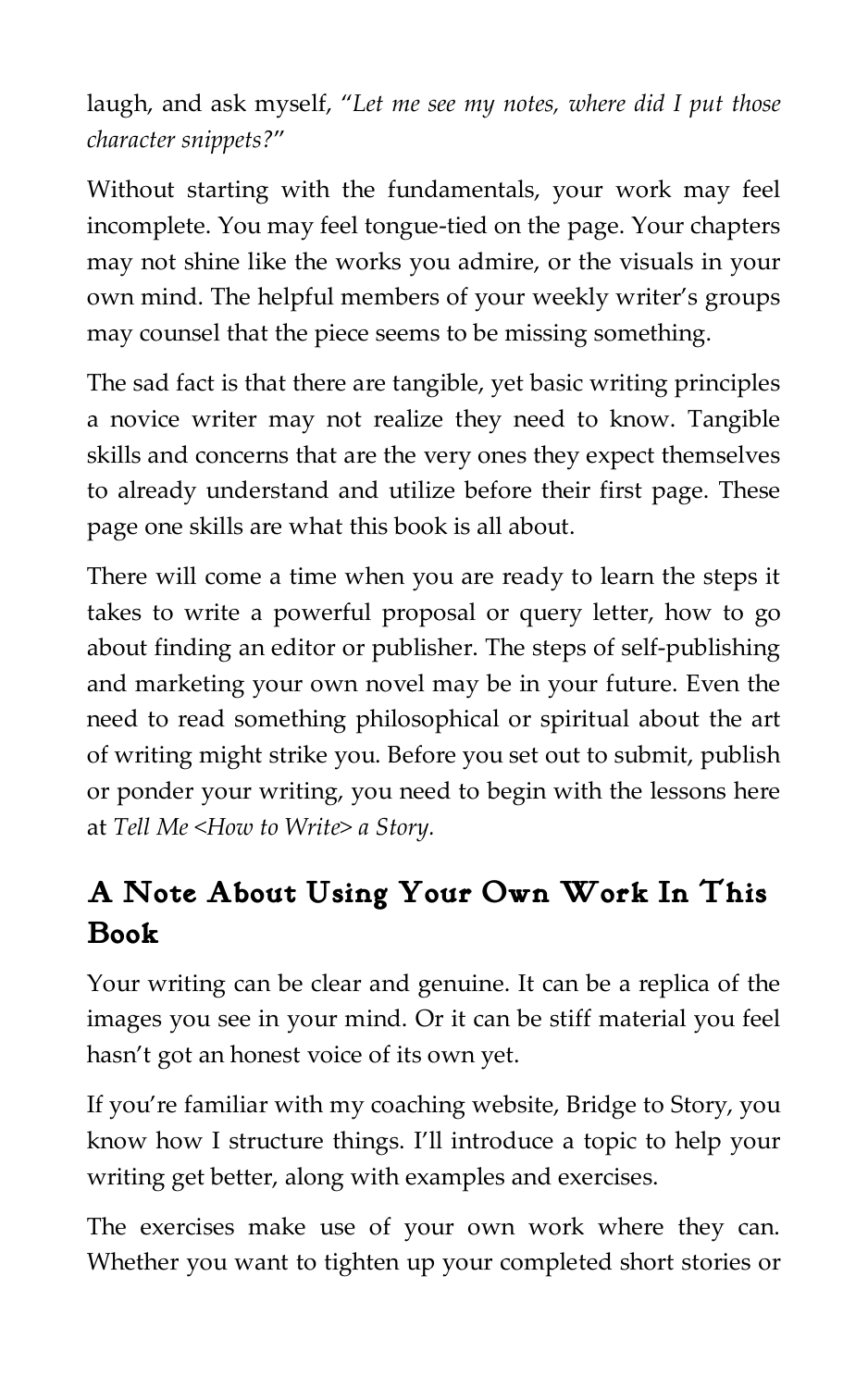your finished novel chapters, or begin working from the writing exercises that I provide throughout the chapters, this book uses your own writing to teach these basic fiction writing skills.

This is done in an ongoing manner, using the same pieces throughout the book, growing them into sharp, focused, honest work that you can be proud of. I hate to sound like I'm giving orders, but throughout these chapters I'll be using 'I' and 'You' a lot. Think of You and I working in a partnership to make your writing the best it can be.

I ask you to use your own work in all exercises and keep using the same pieces, exercise after exercise, to build up something new from your first drafts. I don't want you to end up with a file full of exercises that you never look at again.

#### **What You're In For Here**

I'm going to make you think a lot. And I'll ask you to put the concepts you're introduced to into action. Yes, I've built my own way of coaching and writing. It's not based solely on writing theory & jargon; I'll discuss the Whys and Hows. You'll be shown examples and exercises. I'm not saying that this is the only way to learn about writing fiction. It is one way that works for a lot of novices who are just starting.

If you have something already written I'll expect (and encourage) you to use the tools, as they are given in the exercises, on your existing work.

But, IF you are the newest of novices, don't worry. All the talk 'about writing' is up front; there are examples too. No pressure. Use this book the way you need to; I offer suggestions and encouragements along the way.

If you are a very new beginner you can take your work through any one of these paths: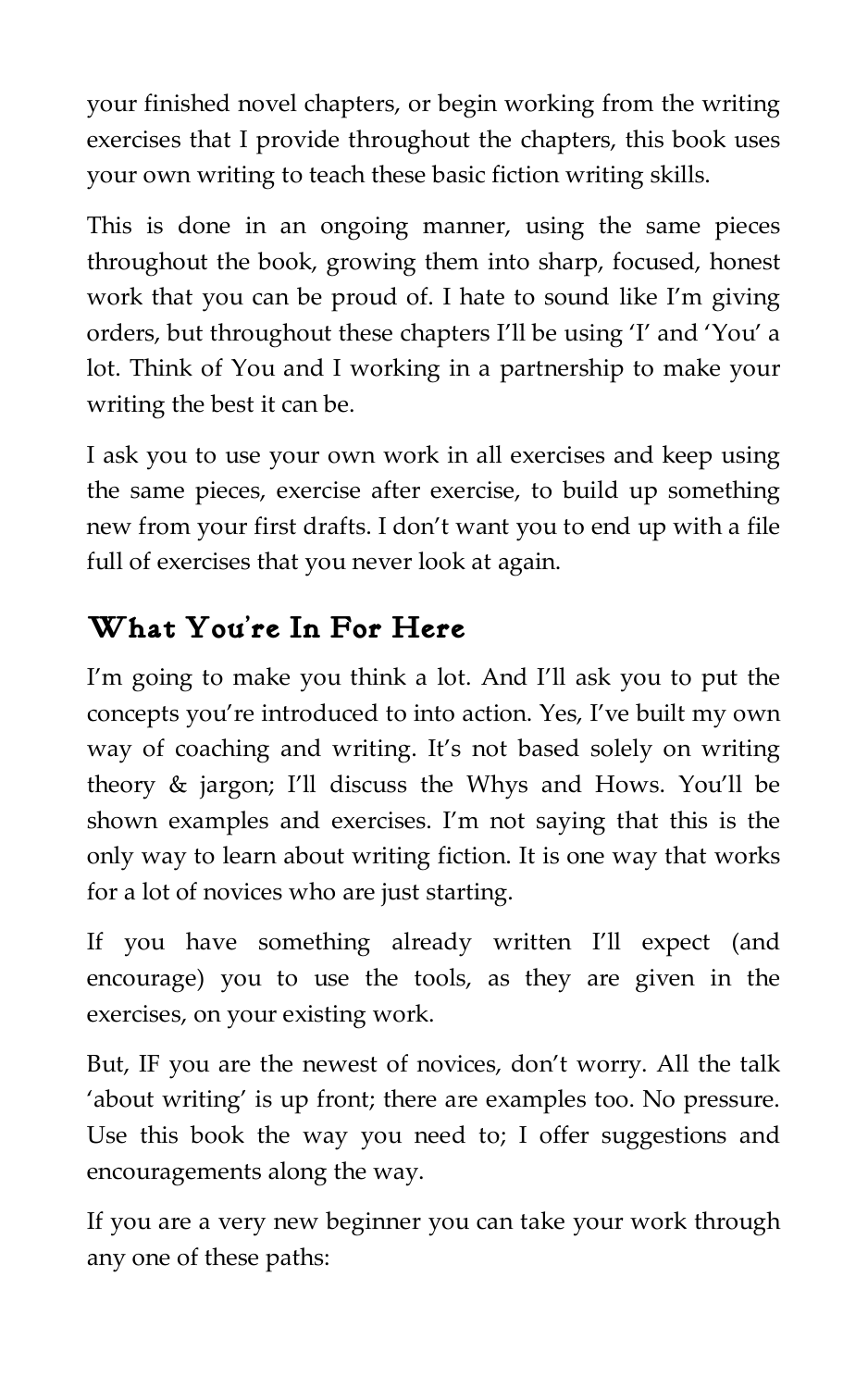- Read all the way through the book *first*
- Read from section to section and exercise along with *my examples*
- Read and try the exercises with *your own work*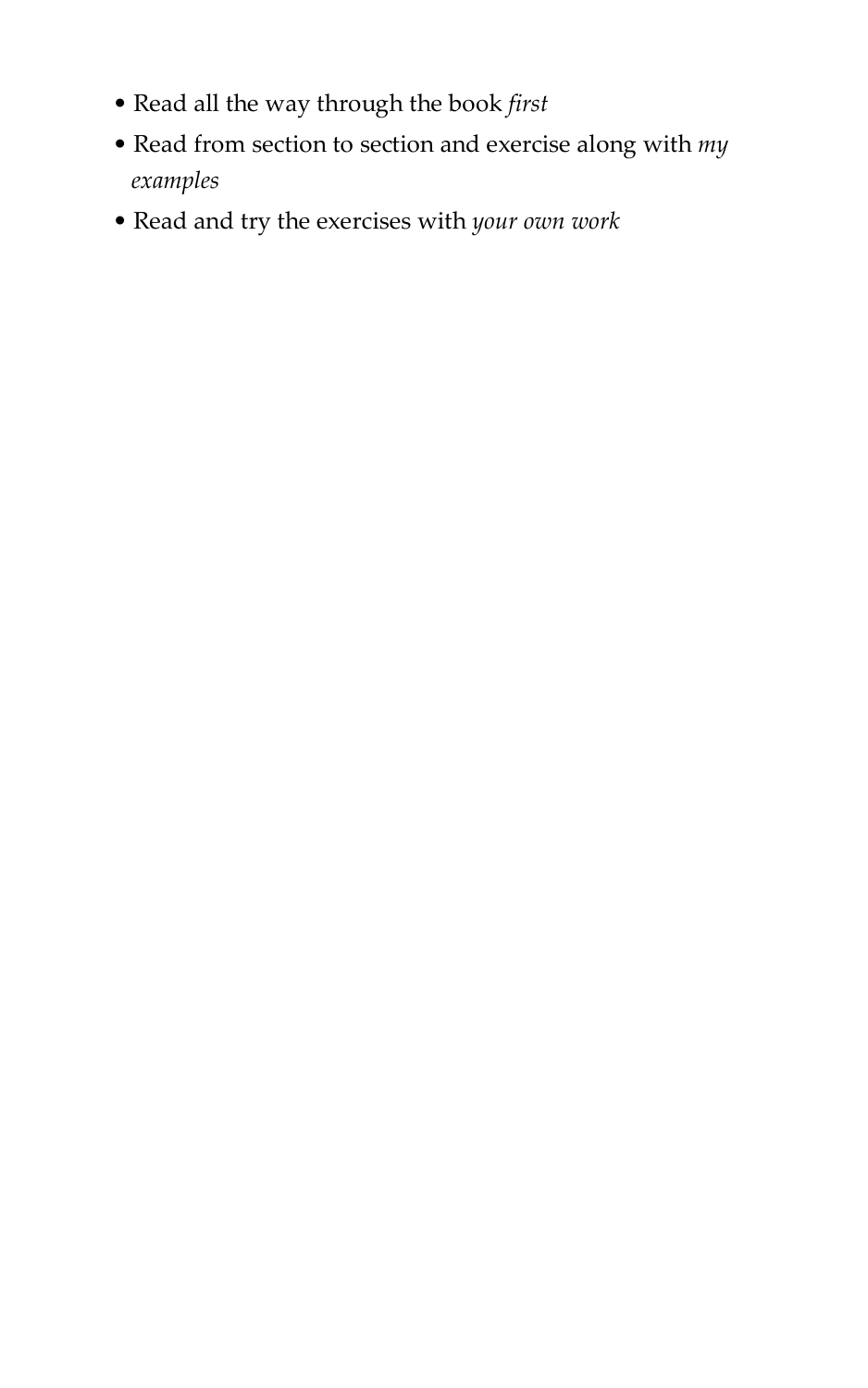## **Part 1 Thinking About Building A Story**

YOU MIGHT BEGIN WRITING STRAIGHT FROM YOUR MIND. SOMETHING YOU'VE ENVISIONED OR DREAMT. BUT A GREAT STORY REQUIRES MORE THAN THE GIFT OF IDEAS. THIS SECTION WILL TAKE YOU THROUGH THE FIRST STEPS FOR UNDERSTANDING WHAT A STORY NEEDS IN ORDER TO BE COMPLETE. YOU'LL LEARN ABOUT PREMISE, PLOT, AND THE '*WHAT IF?*' QUESTIONS YOU NEED TO ASK TO MAKE ORIGINAL IDEAS INTO FULLY FORMED STORY PLANS. EACH SECTION GIVES THE *HOWS* AND *WHYS* OF WHAT I SHOW YOU; YOU'RE NEVER JUST *TOLD WHAT TO DO*. WRITING EXAMPLES FROM REAL NOVICES ARE GIVEN, IN BOTH BEFORE AND AFTER VERSIONS, TO HELP YOU SEE WHAT I MEAN FOR MOST TOPICS. FINALLY, THIS SECTION WILL SHOW YOU THREE SNEAKY WAYS TO KEEP THINKING OF GOOD STORY IDEAS.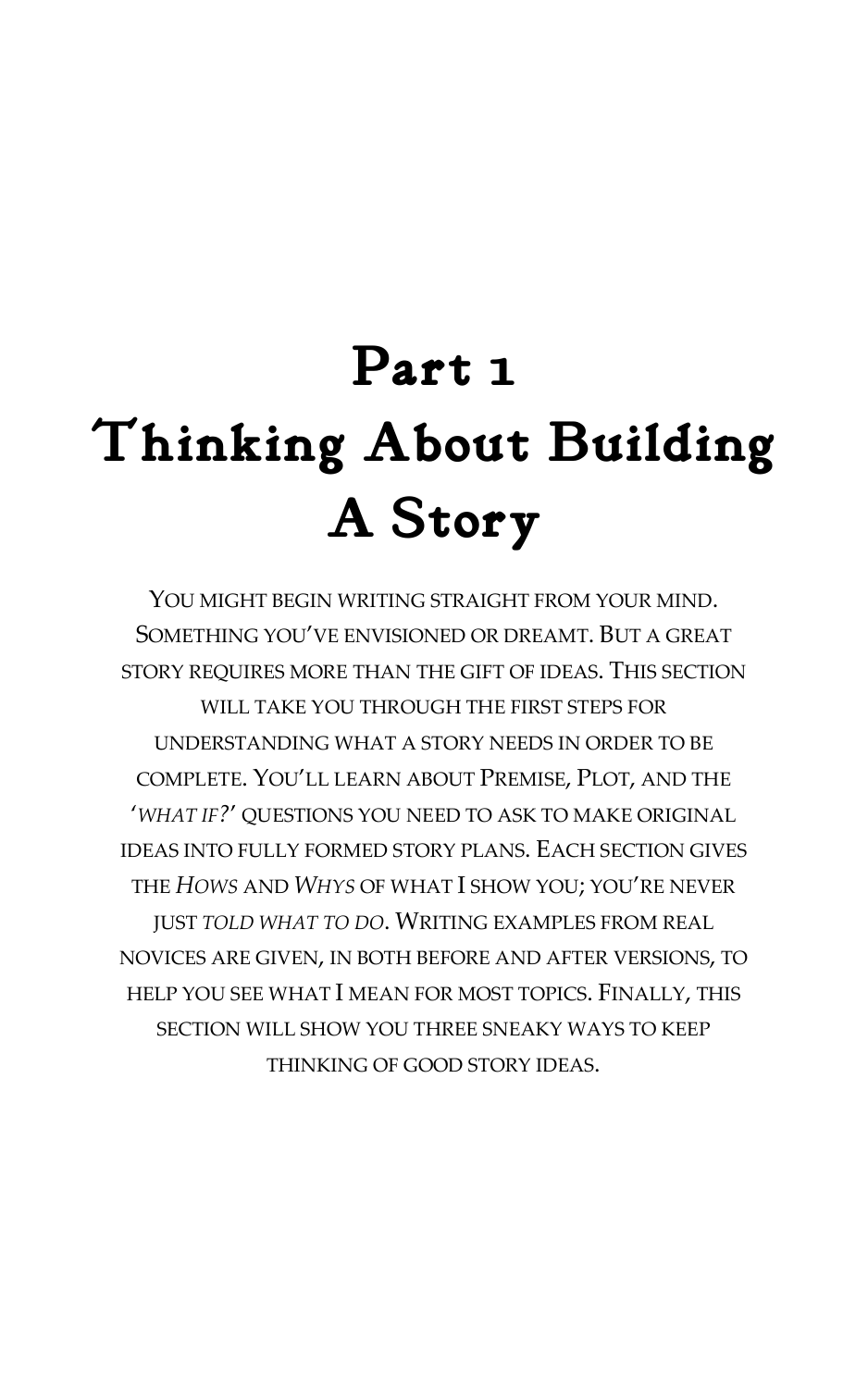#### **From Premise To Story And Into Plot**

There is a difference between Premise, Story, and Plot. You can find this info in many How To books and all over the Internet, but here it is again, as E.M. Forster writes:

*A story is a series of events recorded in their chronological order. A plot is a series of events deliberately arranged so as to reveal their dramatic, thematic, and emotional significance.*

Maybe those definitions don't work for you. So, here's another way to look at it:

You start with **theme** (I want to explore what poverty can do to a person)

You move onto **premise** (What if Joey's world of poverty warps him?)

You then plan what will be written in the **story** (I'll write about what happened to Joey & Alice the summer their son is born)

You go through planning a **plot** (Here's how Joey's fall will happen, chapter by chapter)

If you just want to show how someone IS in a particular moment, you can paint or sculpt. But with words, we're allowed to show how someone CHANGES. The best short stories are about choice, and the best novels about change. A premise or a theme is not an action on the page – they are the ideas that lie under the actions and motivations you give your characters.

If you can think of every chapter as a short story, use the choices made in each chapter to build a fuller, more developed character by your novel's end.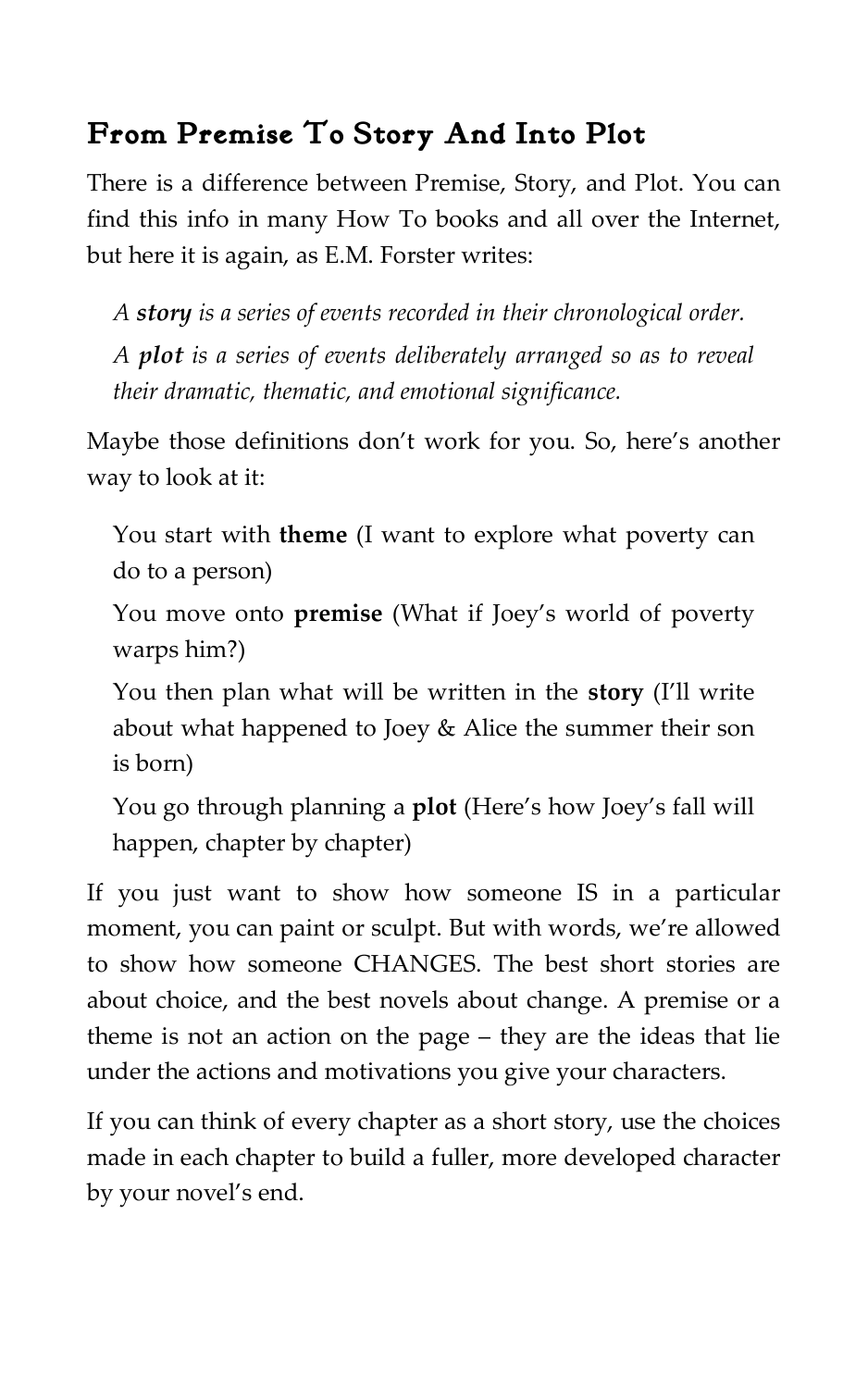Talking about your **Premise** is like saying 'What if a married couple, a real guy and a cartoon girl, had to work through their personal problems one summer?'

Telling us about your **Story** is like saying 'This story's about the summer that Geoff Peterson and Winnie the Wombat learned to let go of preconceived notions and love each other.'

Outlining your **Plot** is about setting up scenes for your reader; scenes that show how these characters evolve during your story. Your story isn't your plot: you should have two ideas about what you want to write. Story is one, plot the other.

#### **The Why:**

**Plot** is the progression your **story** will make as the reader moves through various scenes, from the opening line to the last page.

A story will have a Beginning, Middle, and End. A plot can have those three things in any order, plus all the steps it takes to get from one scene to another.

A plot doesn't have to give the reader those three things in any particular arrangement. Holding back some information for a storytelling reason, giving some details out of sequence, or mixing those three things up on purpose can be used to heighten drama and tension.

Think of a detective mystery that begins with the line, *"If I'd only known danger could show up at my door wrapped in silk stockings, I'd be a free man today."* This is definitely not an author starting at the beginning.

#### **The How:**

**Premise** dreams up a 'what if?' question. It poses a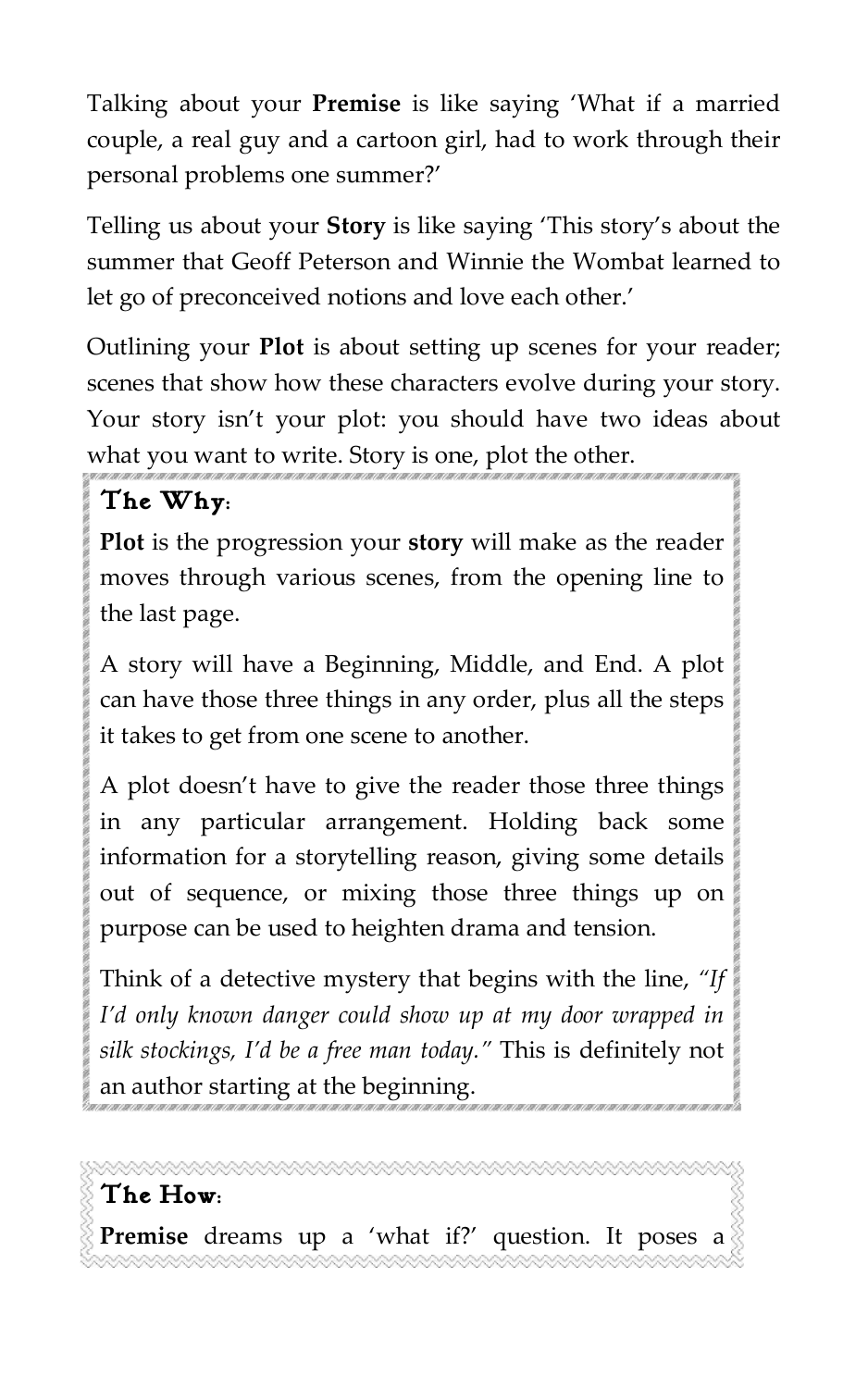question that's so interesting you want to tackle it and start writing. A premise has to have a drive to it, so that you'll want to work at telling the story.

A **Story** idea answers the premise's 'What if?' question. It brings it into a situation that you can plan, follow, and then write a short story, novel, or script about.

**Plot** tells your reader why stuff happened the way it did, step by step. Think of plot-builder words like: *because*, *and so*, *meanwhile,* and *that's why*.

**Premise** leads to… ↓ *What if* cartoons could really interact with people? **Story idea** leads to… ↓ Who killed Jessica Wombat? Or: A real guy with a cartoon Wombat wife is crushed when she leaves him for a handsomely drawn Roadrunner. Or: Winnie Wombat's head is turned by suave Ricky Roadrunner when Winnie's workaholic husband, Geoff, spends too much time at the bank. **Plot Points** ↓ How would you set up a **beginning**, **middle**, and **end** for one of these story ideas? Try it now; list these three story elements. **Notes** ↓ When it comes to **Plot** consider starting small and growing it out from the basic: Beginning, Middle, and End. Those three points need the most attention. Stringing them to together with other lesser plot points is easier, if these first three points already exist. Other storyline ideas might be: *What* happens to a returning war vet who loses his son to gang violence? *Where* can a young spy turn once he's drummed out of Spy School?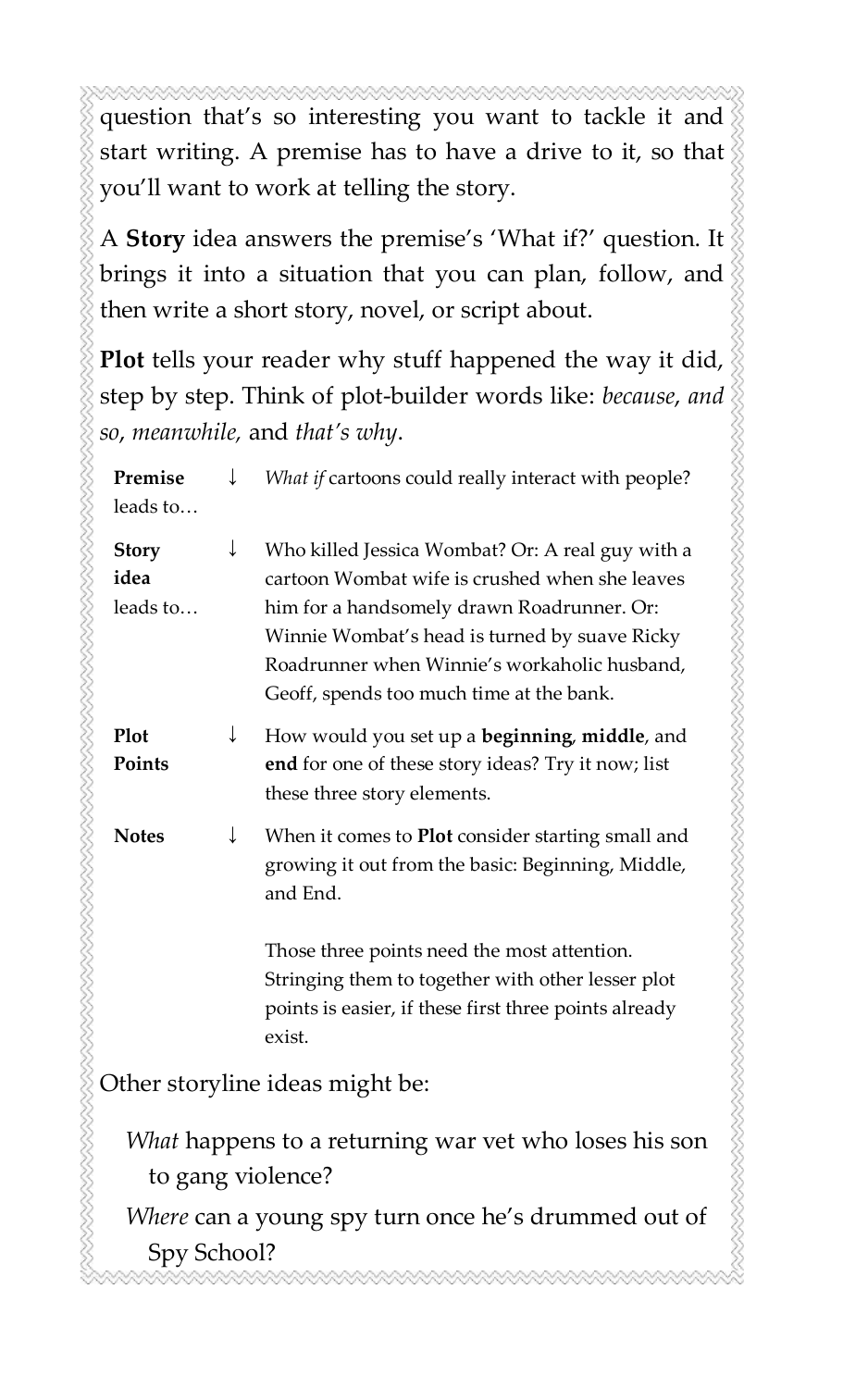*When* the war of the robots took its turn for the worst mankind stood and fought; this is their tale.

*Why* some good people turn their backs on the daily evil they see.

*How* I lost my innocence at band camp.

#### **Plot, Beginnings, And Backstory**

Knowing where to begin a story is not easy for novices. If you're working with a character and you want to send them through a set of situations (plot points), think about where you want the first plot point to begin. Go ahead and write from where you feel comfortable beginning. But after your first draft is done you may find as you re-read it that you've got a lot of pages that aren't needed to tell your story after all.

A useful writing term to understand is *In Media Res (Latin for 'in the middle')*. Think of it this way:

You tripped in the parking lot and it was funny. You want to tell your friends about it. Are you going to tell them about you driving from the freeway off-ramp into the lot? About what was on your mind when you ate breakfast, before getting into your car? How about why you had a dentist's appointment today? Why wouldn't you tell them that stuff? It all happened this morning, right?

You might say: But that stuff doesn't have anything to do with my tripping!

Exactly. It may have happened earlier, but it doesn't have anything to do with the story.

You only want the events that are significant for the story's plot points. Everything else can be edited out or turned into backstory, trimmed and used in small doses. The events that push the character to *action*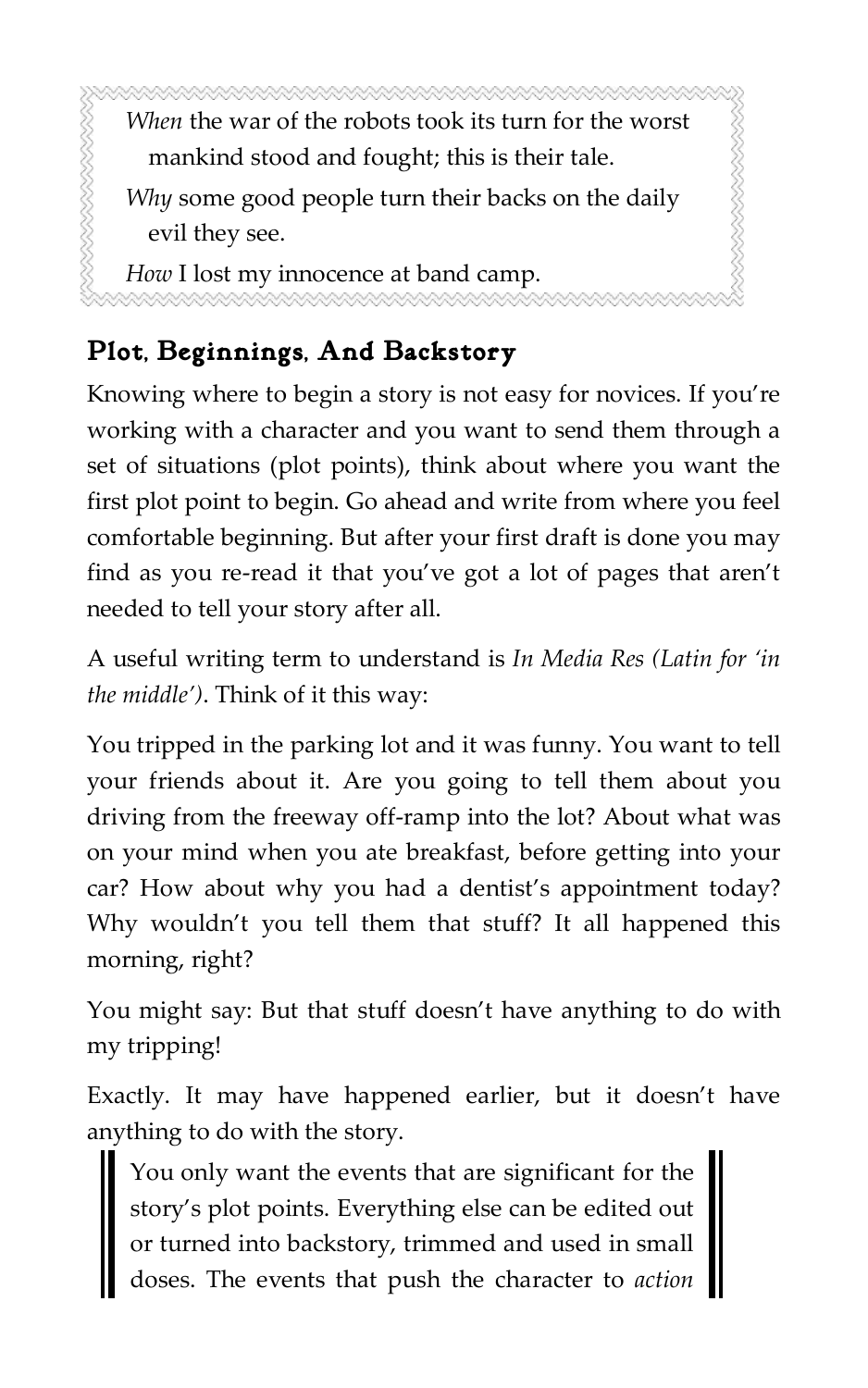#### are the ones to focus on using.

Once you have your first draft there is nothing wrong with shifting stuff around. Find, highlight, and move the extra stuff; turn that draft into a revision list.

Ш

In order to create a great plot when you are writing a characterdriven story, begin with a list of three stages for your character: beginning, middle, and end. What is your character like at the start of your story? Where is she mid-novel (her change point)? And where does she end up (newer state of being)?

Now, run an inventory on your character's attributes/characteristics/traits. For example: *stingy, brave, sad, inarticulate, lonely, scared.*

These are the things about your character that have potential to change over the length of a novel.

If no significant action or thing begins your story in media res (in the middle of things), if it's 20 pages of explaining backstory or character setup, then you have a chapter that is a candidate for revision. Something significant should happen in those opening pages. Each chapter needs to have a character's state-of-being, but that's best shown via the actions she takes. You can weave the backstory, bit by small bit, into the actions she's taking in each chapter.

| <b>Theme</b> | Premise        | <b>Story</b>      | Plot         | <b>Notes</b> |
|--------------|----------------|-------------------|--------------|--------------|
|              |                |                   |              |              |
| Alienation   | What if a      | Britt's living on | Britt gets   | Sure, you    |
| in a         | damaged        | campus and        | locked out   | wrote up     |
| time/place   | young woman    | even though       | of her room  | all about    |
| when all     | fails at       | she tries, a      | and has to   | the time     |
| good         | everything she | series of         | go for help  | she was      |
| things       | tries as she   | mishaps will      | in just her  | seven and    |
| should be    | makes her way  | happen because    | towel.       | got hurt,    |
| happening.   | through her    | she has a         |              | and that's   |
|              | first year at  | profound sense    | She brings a | led her to   |
|              | college?       | of paranoia and   | beef stew    | be so        |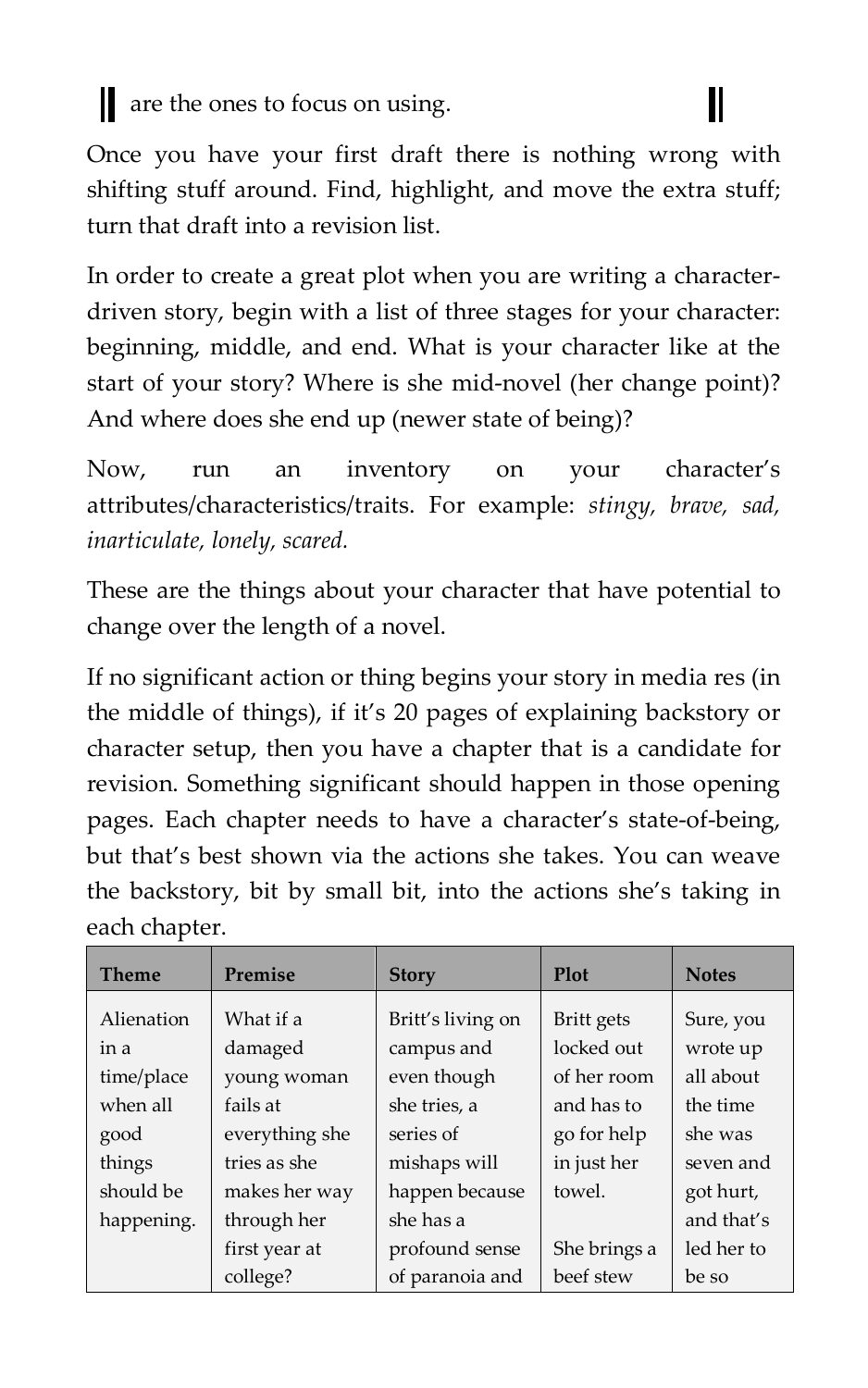|  | no friends. | dish to the | worried all |
|--|-------------|-------------|-------------|
|  |             | Dwaili      | the time.   |
|  |             | Festival    | But look at |
|  |             | potluck.    | Premise     |
|  |             |             | and Story:  |
|  |             | That faux   | you're      |
|  |             | pas         | writing     |
|  |             | alienated   | about       |
|  |             | the one     | now, not    |
|  |             | friend she  | then. So    |
|  |             | might       | begin with  |
|  |             | make.       | the now.    |

#### **Plot And Middles**

Now make up your own chart or just take notes using the headings above. A good place to begin a revision of your first draft is to check if it has the following plot points, as they are usually in most stories.

**Revelations** — remember that revelation is different from explanation. A revelation comes from withholding a plot point from your reader and delivering it at a later point in your novel, out of its chronological order in the story.

Remember: *Story is a series of events recorded in their chronological order. Plot is a series of events deliberately arranged so as to reveal their dramatic, thematic, and emotional significance.*

*Explanation* is giving your reader more information about something you've already shown them, usually during some backstory.

A **Revelation** can also be about hidden motivations; mystery writers often use it that way. If you add a revelation to your work, write it as an action not as a narrated explanation for your reader.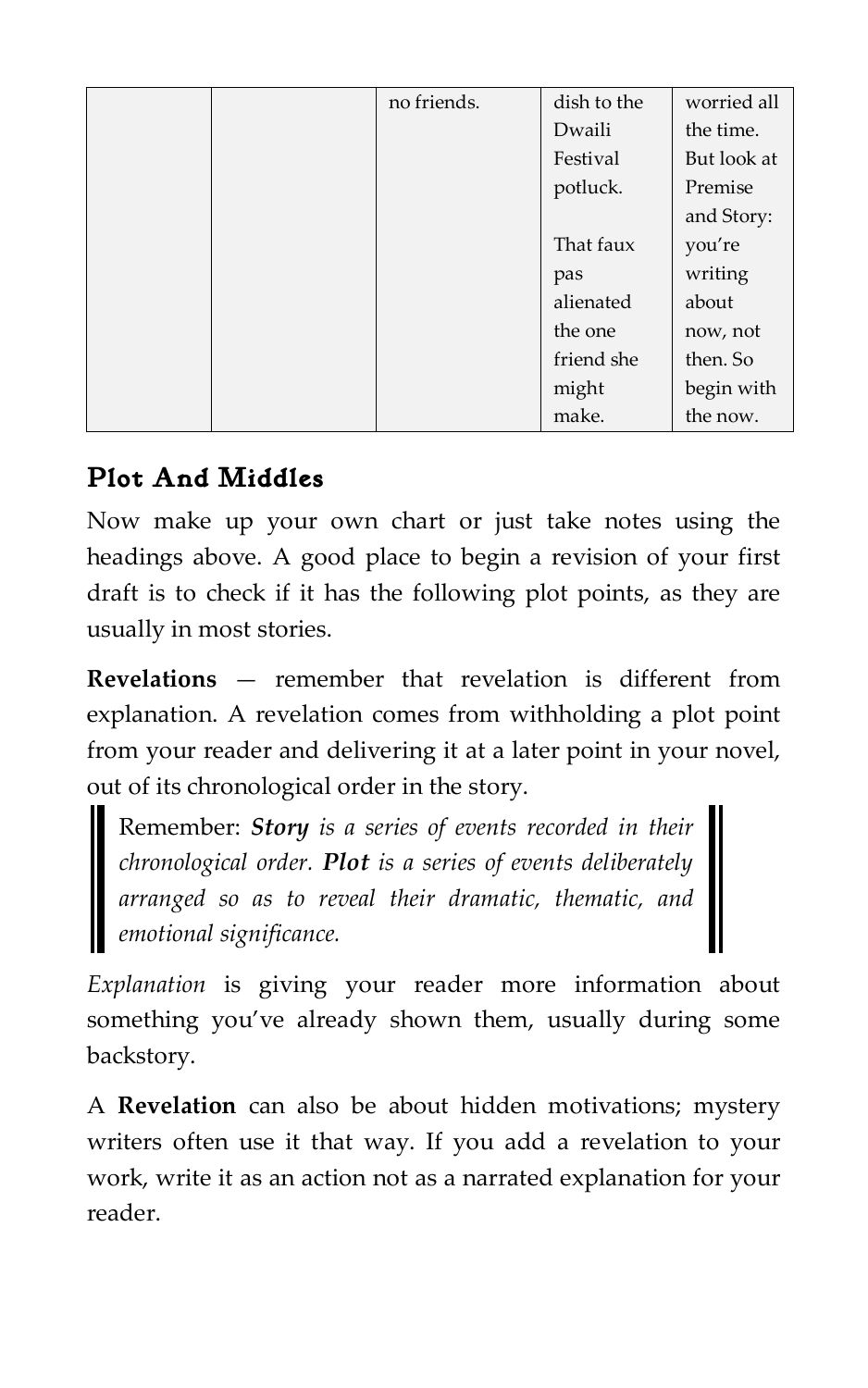**Reversals** — If we use the example in the earlier grid, our college student, what types of reversals can you imagine for her? We ran that inventory on her attributes/characteristics/traits: *Stingy, sad, inarticulate, lonely, scared.* What actions could reverse one of these character traits?

If you realize a reversal somewhere in your own work would make your story stronger, begin brainstorming ways the character can change and write that as an early scene. But don't make up a reversal just to add one.

**The Breaking Point** — This is also called the turning point. And yes, as above, a breaking point for your character ought not be put in explanatory narration about their state-of-being or change of mind. That can be part of what is happening, but it has to be shown in an action they take, not just talked about as a decision or realization they come to.

**The Choice or the Change** — I've talked about choice/change a lot here. For a good reason. They both mean that something moves from states-of-being. Movement is the key. Readers want to see movement – in a character's growth, in a story's trajectory. Without a choice, a change can't be made. Without a change, nothing moves. Short stories work well with just a choice. Novels are better suited – because they take longer – for showing a change in a character.

**The Climax** — Think of this as the final action point of your story, where things absolutely cannot get any worse. What? You didn't have a point in your story were things got even a little worse? Don't worry, that's what first drafts are for. Your revisions are where you can correct this problem.

#### **Plot And Ends**

**The Denouement** — this is the area of the story where things are wrapped up, or looked back on, after the problem or goal has